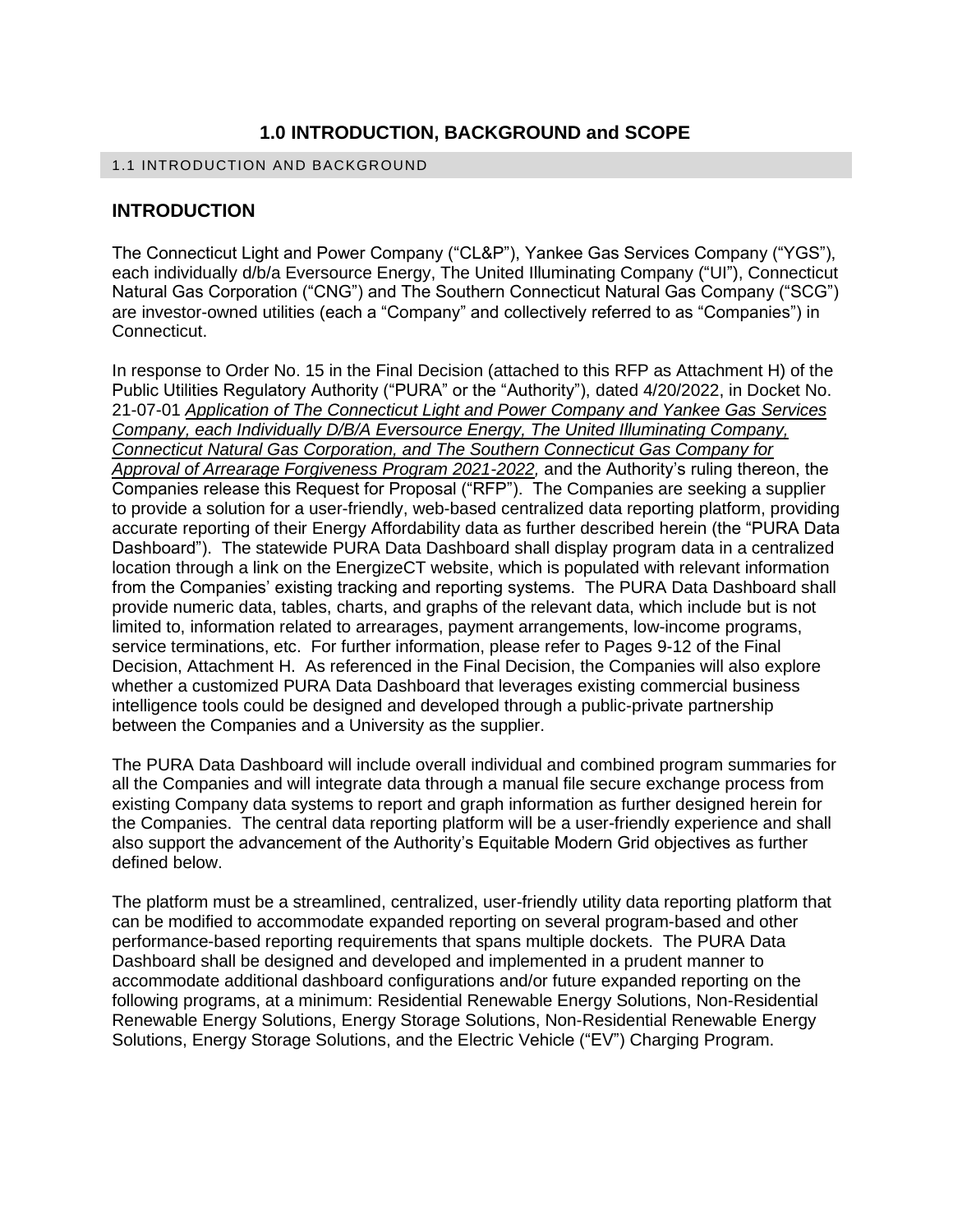# **EXPECTATION**

The PURA Data Dashboard will be designed, developed, and launched in no more than six (6) months from the date the contract is executed. The development of the PURA Data Dashboard will include input from PURA's Department of Education, Outreach, and Enforcement ("EOE"). PURA will require the Companies to project timeline updates with key implementation milestones to include in compliance filings for key implementation milestones throughout the project's timeline. The Companies will need support from the Award Recipient to comply with these filings.

#### 1.2 PURPOSE AND OBJECTIVES

### **Purpose**

The Companies' primary objective in issuing this RFP is to gather competitive proposals from solution providers ("RFP Participants") who are experienced with designing a solution platform and dashboard that meets or exceeds PURA's objectives set forth in the Final Decision.

. RFP Participants will be evaluated based on the depth of their responses and are expected to respond to this RFP in the format described herein.

#### 1.3 SCOPE AND SOLUTION BACKGROUND

## **Overview**

The Statewide PURA Data Dashboard will be utilized by the following types of users:

- 1. External Parties/General Public Legislature, PURA, Office of Consumer Counsel ("OCC"),Department of Energy and Environmental Protection ("DEEP"), Low Income Home Energy Assistance Board ("LIHEAB") and Low-Income Advocates
- 2. Internal Parties Company Management (CL&P, UI, YGS, CNG, SCG)

The PURA Data Dashboard shall be a multi-user tool that will be populated with historical data from the Electric Distribution Companies ("EDCs") and Local Distribution Companies ("LDCs") and should be scalable, secure, and capable of capturing information from user input. The solution shall be flexible as well as functional, and business rules should be able to be changed without having to engage in a large-scale rewrite of code. The PURA Data Dashboard will be integrated into the current EnergizeCT.com website or any successor websites. The vendor will be responsible for integration of all materials into those website(s).

The PURA Data Dashboard for reporting will include information from each stand-alone Company and the combined program performance. The PURA Data Dashboard shall track overall program performance metrics by the Companies, including, but not limited to, all data points on Attachment I, Reporting Data Template, the attached excel file.

The required Program Summaries include, but are not limited to:

i. Reports – Required reporting is listed on Pages 66 to 71, Order Nos. 47 through 66 of Attachment H, an excerpt of which is provided below: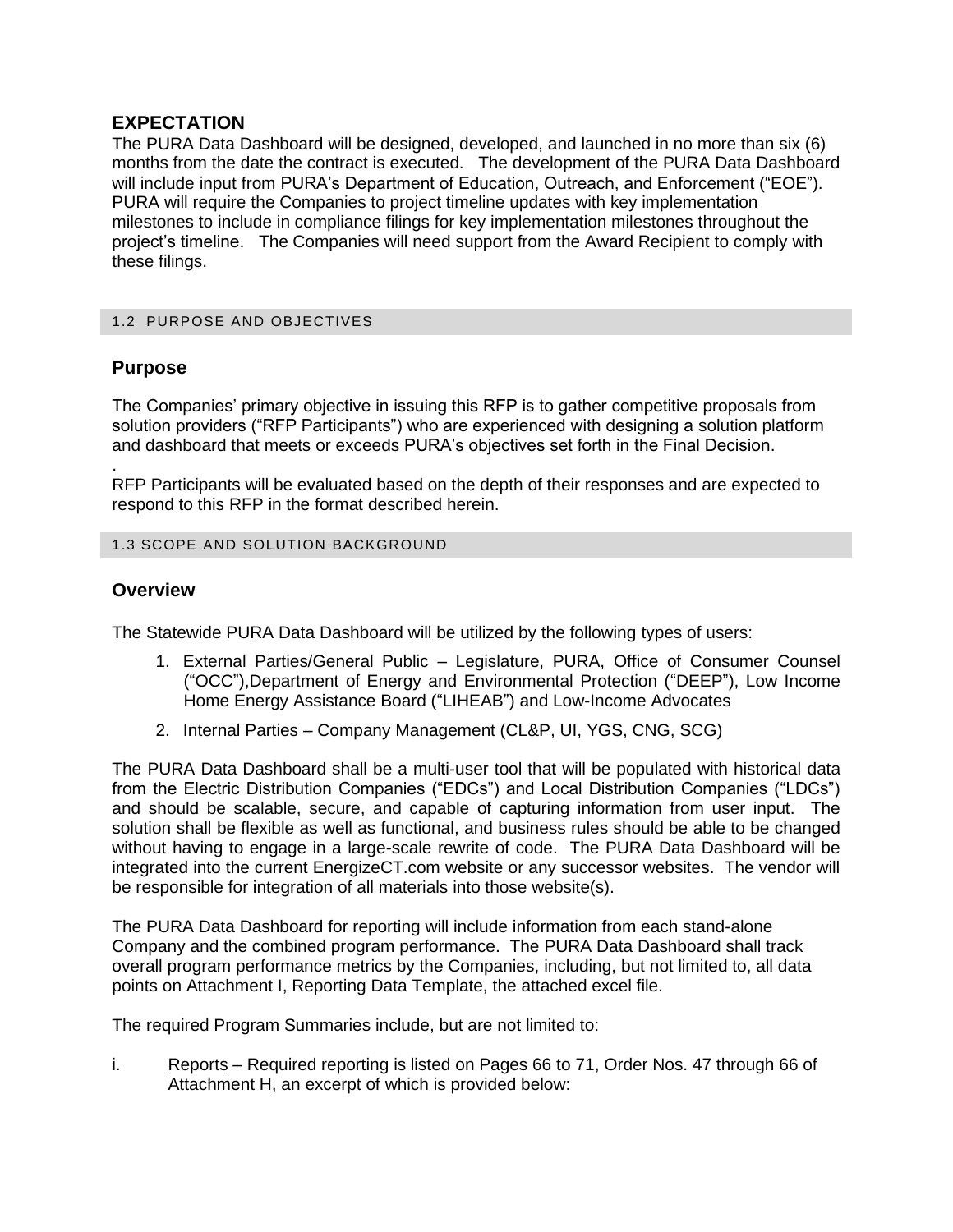**Excerpt Attachment H, Final Decision, along with its Exhibit 4 to Order 65, Systems Benefit Charge attached to this RFP as Attachment J:** 

#### **Please note – dates within Attachment H, as shown below are for the Companies to provide PURA with data, not for award recipient.**

47. *(Data Reporting) No later than June 15, 2022, and monthly thereafter, the Companies shall file a report to the Authority containing the following information regarding service terminations for non-payment for the preceding month, broken down by residential hardship customers by type (financial hardship only, medical protection only, medical protection and financial hardship), residential nonhardship customers, and non-residential customers:* 

- a. *The number of transition/soft termination letters sent that month;*
- b. *The number of customers contacting the Company regarding payment (or establishing a payment arrangement/hardship) between the transition/soft termination letter and the termination notice and:* 
	- i. *How many of these customers paid their account balances;*
	- ii. *How many of these customers entered into payment arrangements;*
	- iii. *How many of these customers were designated hardship;*
- c. *The number of initial termination notices sent that month;*
- d. *The number of customers contacting the Company regarding payment (or establishing a payment arrangement/hardship) between the initial termination notice and the termination and* 
	- i. *How many of these customers paid their account balances;*
	- ii. *How many of these customers entered into payment arrangements;*
	- iii. *How many of these customers were designated hardship;*
- e. *The number of final termination notices sent that month;*
- f. *The number of customers contacting the Company regarding payment (or establishing a payment arrangement/hardship) between the final termination notice and the termination and:* 
	- i. *How many of these customers paid their account balances;*
	- ii. *How many of these customers entered into payment arrangements;*
	- iii. *How many of these customers were designated hardship;*
- g. *The number of service terminations performed that month;*
- h. *The number of customers contacting the Company regarding payment (or establishing a payment arrangement/hardship) after termination occurred and*
- i. *How many of these customers paid their account balance;* 
	- ii. *How many of these customers entered into payment arrangements; and*
	- iii. *How many of these customers were designated hardship.*

48. *(Data Reporting) No later than January 15, 2023, and annually thereafter, the Companies shall file a report to the Authority that contains an annual summary of the information required in Order No. 47.* 

49. *(Data Reporting) No later than June 15, 2022, and monthly thereafter, the Companies shall continue to file a report to the Authority containing the following information for the preceding month:* 

*The aggregate number of service terminations, disconnections, and reconnections for the preceding month, broken down by customer class, hardship status, town, and zip code as applicable. For the purpose of this and all other required reports, service termination is defined as an interruption or curtailment of service consistent with interruption pursuant to applicable statutes, regulations and approved tariffs. Disconnections shall mean the voluntary discontinuance of service to an individual utility customer.*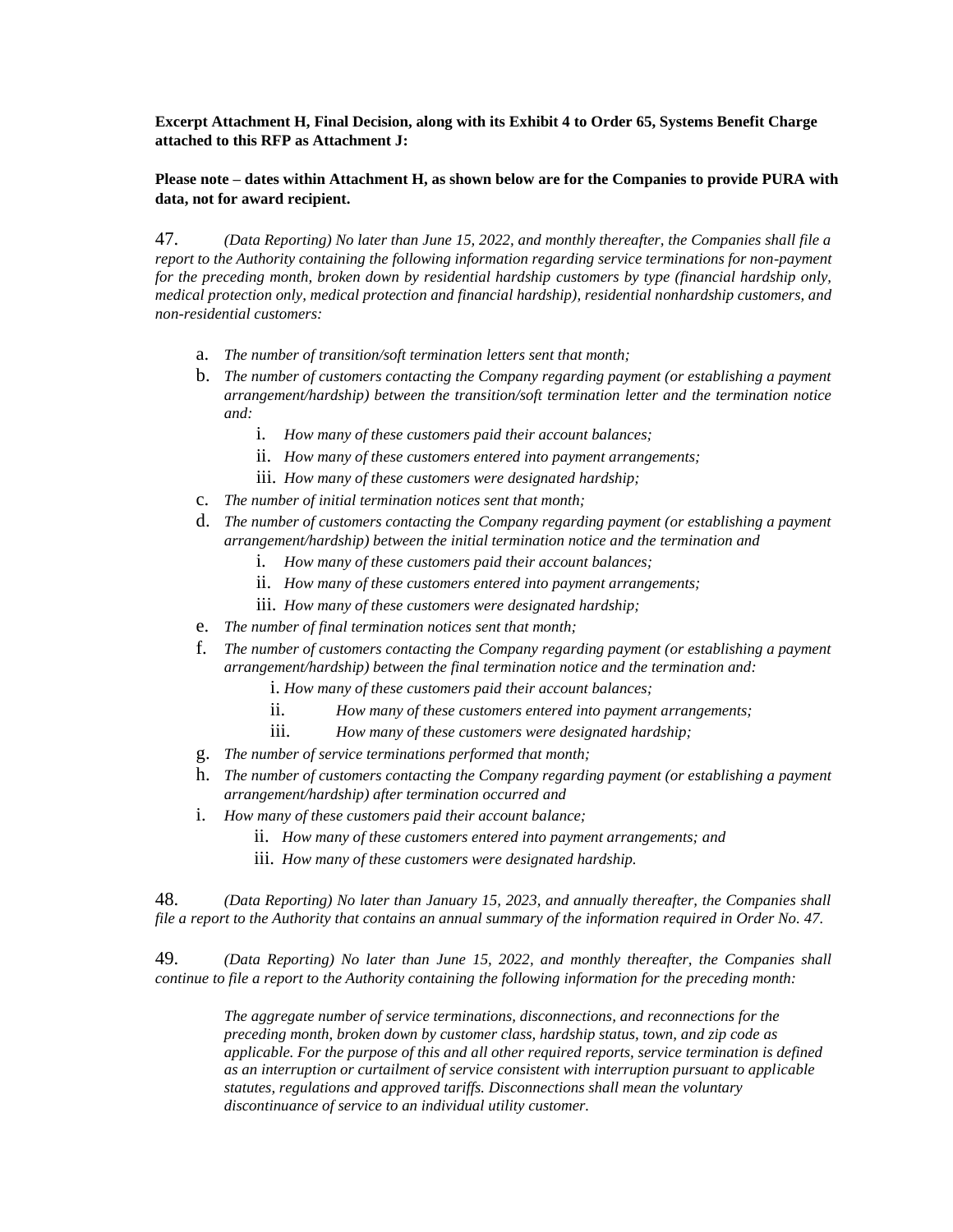50. *(Data Reporting) No later than January 15, 2023, and annually thereafter, the Companies shall continue to file a report to the Authority that contains an annual summary of the information required in Order No. 49 and include the number of customers whose service was terminated two or more times during the preceding calendar year broken down by customer class, hardship status, town, and zip code.* 

51. *(Data Reporting) No later than June 15, 2022, and monthly thereafter, the Companies shall continue to file a report to the Authority that contains the following information regarding customer participation on arrearage forgiveness programs and other payment arrangements for the preceding month, broken down by residential hardship customers by type (financial hardship only, medical protection only, medical protection and financial hardship), residential non-hardship customers, and non-residential customers, with a breakdown provided by payment arrangement type (e.g., MPP, New Start or Bill Forgiveness Program, flexible payment arrangement, COVID-19 Payment Plan, etc.).* 

- a. *The number of payment arrangements in effect currently;*
- b. *The number of renegotiated payment arrangements with customer who indicate their inability to pay the monthly amount presented to them;*
- c. *The number of failed payment arrangements;*
- d. *The average and median repayment terms for plans in effect;*
- e. *The average and median repayment amount for plans in effect;*
- f. *The repayment terms for failed payment arrangements;*
- g. *The repayment amount for failed payment arrangements; and*
- h. *Total amount of receivables for payment arrangements currently in effect.*

52. *(Data Reporting) No later than January 15, 2023, and annually thereafter, the Companies shall continue to file a report to the Authority that contains the following information regarding customer participation on arrearage forgiveness programs and other payment arrangements for the previous year, broken down by residential hardship customers by type (financial hardship only, medical protection only, medical protection and financial hardship), residential non-hardship customers, and non-residential customers, with a breakdown provided by payment arrangement type (e.g., MPP, New Start or Bill Forgiveness Program, flexible payment arrangement, COVID-19 Payment Plan, etc.).* 

- a. *The number of customers participating in each program;*
- b. *The number of successful program completions;*
- c. *The number of program participants removed from each program due to non-payment; and*
- d. *The payment amount of each customer removed from each program due to non-payment.*

53. *(Data Reporting) No later than June 15, 2022, and monthly thereafter, the Companies shall continue to file a report to the Authority that contains the total number of residential customers and the percentage of residential customers coded for financial hardship only, medical protection only, medical protection and financial hardship, provided separately, as well as total number of such hardship customers coded for the preceding calendar year, broken down by company.* 

54. *(Data Reporting) No later than June 15, 2022, and monthly thereafter, the Companies shall continue to file a report to the Authority that contains the following information on accounts receivable and write offs for the preceding month, to be submitted as a rolling history:* 

a. *Total number of residential accounts with receivables broken down by age, financial hardship only, medical protection only, medical protection and financial hardship, non-hardship status, and by company;*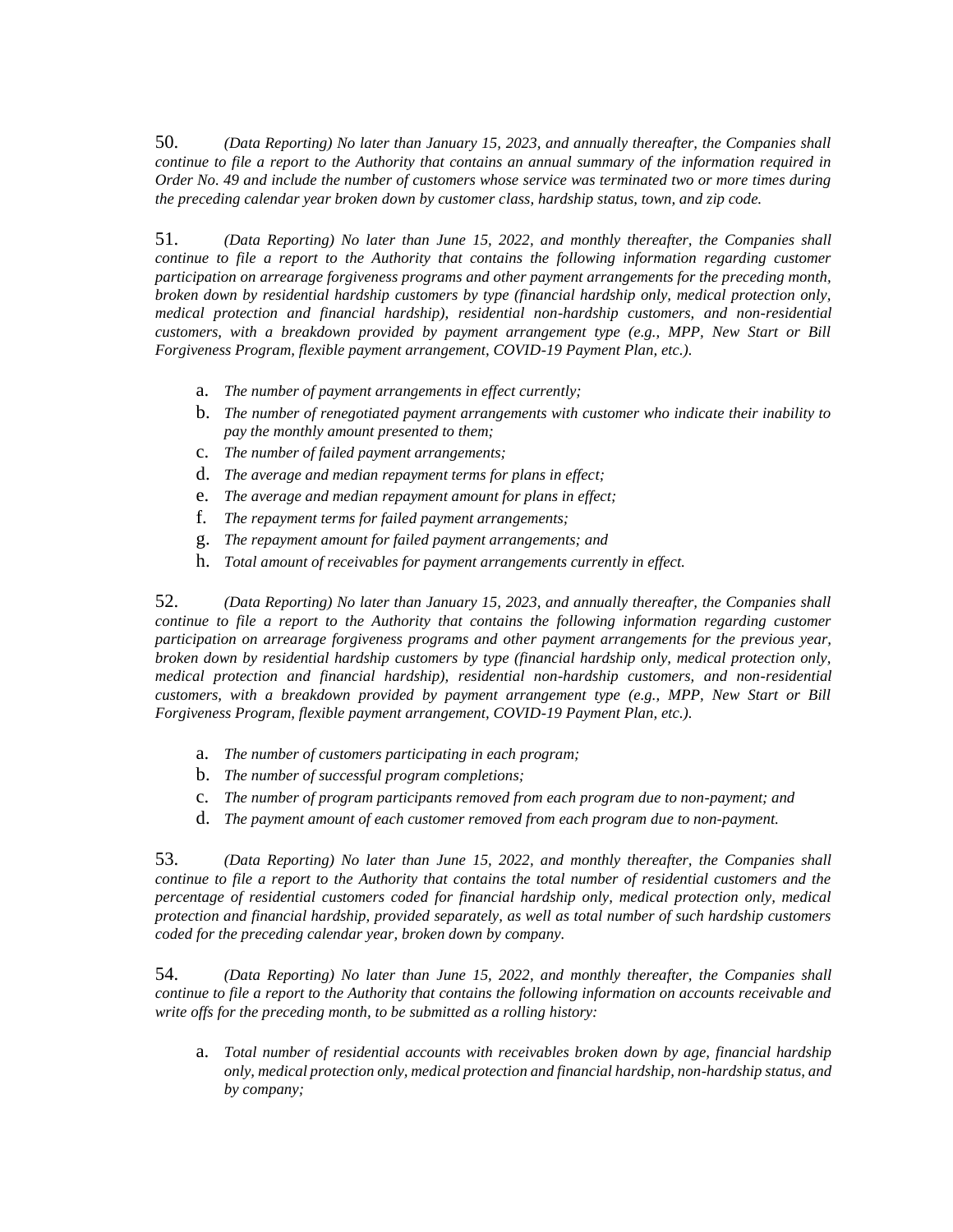- b. *Total amount of the receivables, broken down by age, financial hardship only, medical protection only, medical protection and financial hardship, non-hardship status, and by company;*
- c. *The number of residential accounts that were written off broken down by age, financial hardship only, medical protection only, medical protection and financial hardship, non-hardship status, and by company; and*
- d. *The amount of residential accounts that were written off broken down by age, financial hardship only, medical protection only, medical protection and financial hardship, non-hardship status, and by company.*

55. *(Data Reporting) No later than January 15, 2023, and annually thereafter, the Companies shall file a report to the Authority that contains an annual summary of information required in Order No. 54 for the preceding calendar year.* 

56. *(Data Reporting) No later than June 15, 2022, and monthly thereafter, the Companies shall continue to file a report to the Authority that contains the following information on customers coded for medical protection for the preceding month:* 

- a. *Total number of residential accounts with serious illness protection;*
- b. *Total number of residential accounts with life-threatening illness protection;*
- c. *A breakdown on the duration of life-threatening illness protected accounts (i.e., 0-6 months, 7-12 months, 1-3 years, 3+ years);*
- d. *Total number of residential customers terminated for non-payment that subsequently claim medical protection; and*
- e. *Total amount of receivables, broken down by age, by company and by type of medical protection.*

57. *(Data Reporting) No later than January 15, 2023, and annually thereafter, the Companies shall continue to file a report to the Authority that contains an annual summary of the information required from Order No. 56 for the preceding calendar year.* 

58. *(Data Reporting) No later than June 15, 2022, and monthly thereafter, the Companies shall file a report to the Authority that contains:* 

- a. *Average speed of answer;*
- b. *Average handle time;*
- c. *Number of abandoned calls;*
- d. *Abandoned call rate;*
- e. *Transaction completion rates with IVR;*
- f. *Average number of customer service representatives (CSR);*
- g. *Ratio of calls to CSR;*
- h. *First Call Resolution Rate; and*
- i. *Quality assurance score.*

59. *(Data Reporting) No later than January 15, 2023, and annually thereafter, the Companies shall file a report to the Authority that contains the success rates of all residential and non-residential payment plans for the preceding year, first broken down by payment plan type, then further broken down by town and zip code, including data on the mean and median monthly payment amounts and, where applicable, length of payment plans, broken down by plans that are less than six months, plans between six months and one year, and plans that are longer than one year, and the corresponding success rate of each length subset.*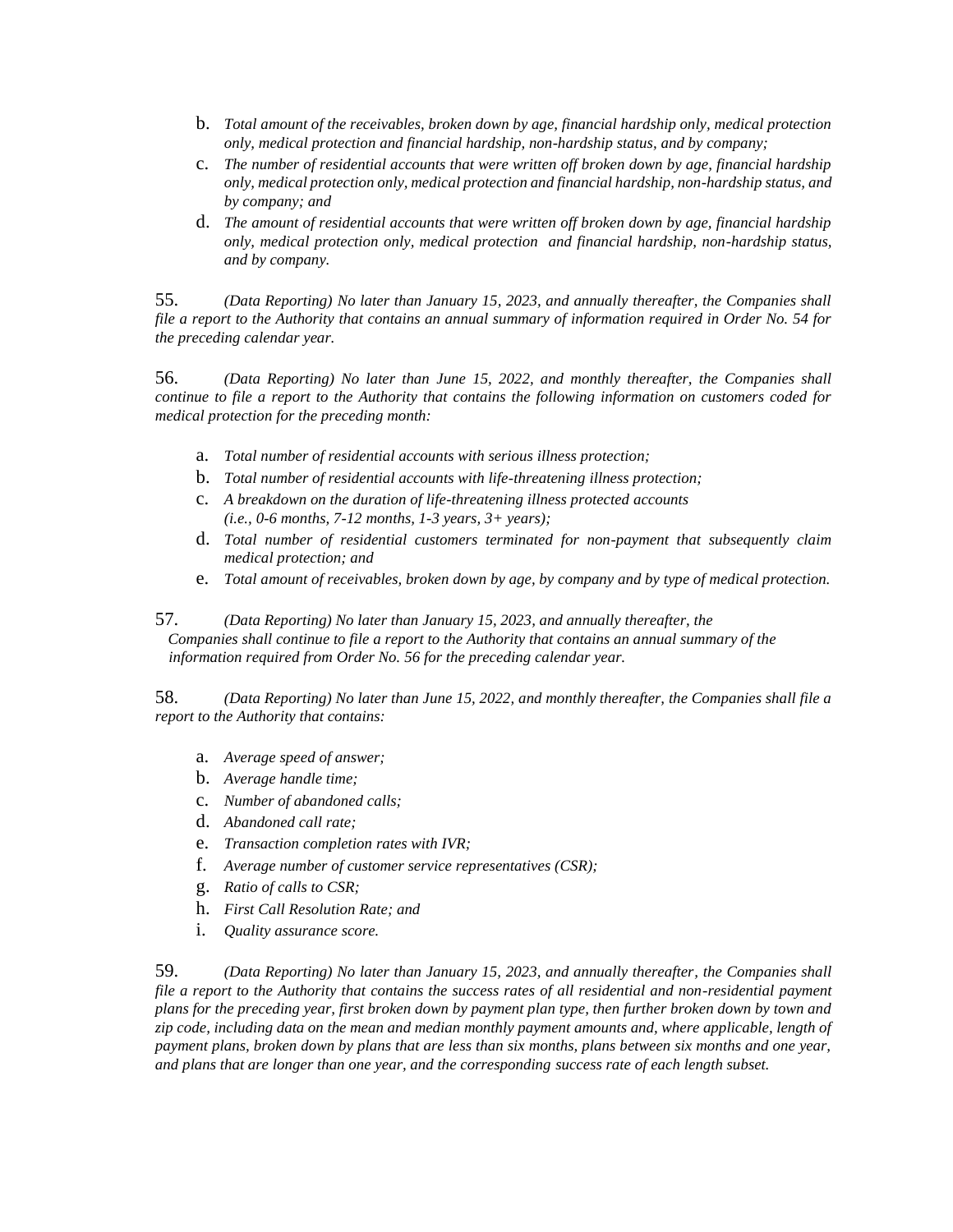60. *(Data Reporting) No later than January 15, 2023, and annually thereafter, the Companies shall file a report to the Authority that contains the annual average and median arrearage balance per customer for customers who were coded hardship and whose service was later terminated, broken down by customers coded for financial hardship only, medical protection only, and customers coded with both financial hardship and medical protection, for the preceding calendar year.* 

61. *(Data Reporting) No later than September 15, 2022, and annually thereafter, the Companies shall file a report to the Authority that contains the number of service terminations occurring within four months of the conclusion of the winter moratorium (i.e., May 1) in the current year for customers who were coded hardship during the winter moratorium, broken down by customers coded for financial hardship only, medical protection only, medical protection and financial hardship, and indicating the number of customers who enrolled in MPP and whose service was subsequently terminated.* 

62. *(Data Reporting) No later than June 15, 2022, and monthly thereafter, the Companies shall file a report to the Authority that contains the estimated percentage and number of calls the Companies' CSRs receive from customers inquiring about payment arrangements and other forms of bill assistance, based on a sampling of calls.* 

63. *(Data Reporting) No later than January 15, 2023, and annually thereafter, the Companies shall file a report to the Authority that contains for both residential and non-residential customers the number, mean, and median of security deposits required annually by town and by zip code for the preceding calendar year.* 

64. *(Data Reporting) No later than November 15, 2022, and annually thereafter, the Companies shall file a report to the Authority that contains, broken down by each Community Action Agency, for the preceding program year:<sup>47</sup>*

- a. *Number, mean, median, and total amount of Connecticut Energy Assistance Program (CEAP) awards received on behalf of customers;*
- b. *Number, mean, median, and total amount of CEAP awards that are applied to EDC and LDC customer arrearages;*
- c. *Number, mean, median, and total amount of CEAP awards that are applied to EDC and LDC customer accounts without an arrearage at the time of the CEAP award, as available;*
- d. *Number of customer applications for CEAP;*
- e. *Number and amounts of customer CEAP applications that were rejected or otherwise not processed, and reason or for such rejection;*
- f. *Number of customer applications for CEAP who enrolled in MPP but failed to receive CEAP by a CAA; and*
- g. *Number of customers enrolled in MPP by the EDCs and LDCs, and the number of customers enrolled in MPP by CAA.*

65. *(Data Reporting) No later than March 1, 2023, and annually thereafter, the EDCs shall continue to file a report to the Authority that contains the company's Systems Benefit Charge supporting (Exhibit 4) filed annually in PURA's annual review of the rate adjustment mechanisms proceedings.* 

66. *(Data Reporting) No later than June 15 of each year, in their AFP Plan application in the respective Energy Affordability Annual Review and as part of the data dashboard, the following arrearage forgiveness program data, on an annual basis:*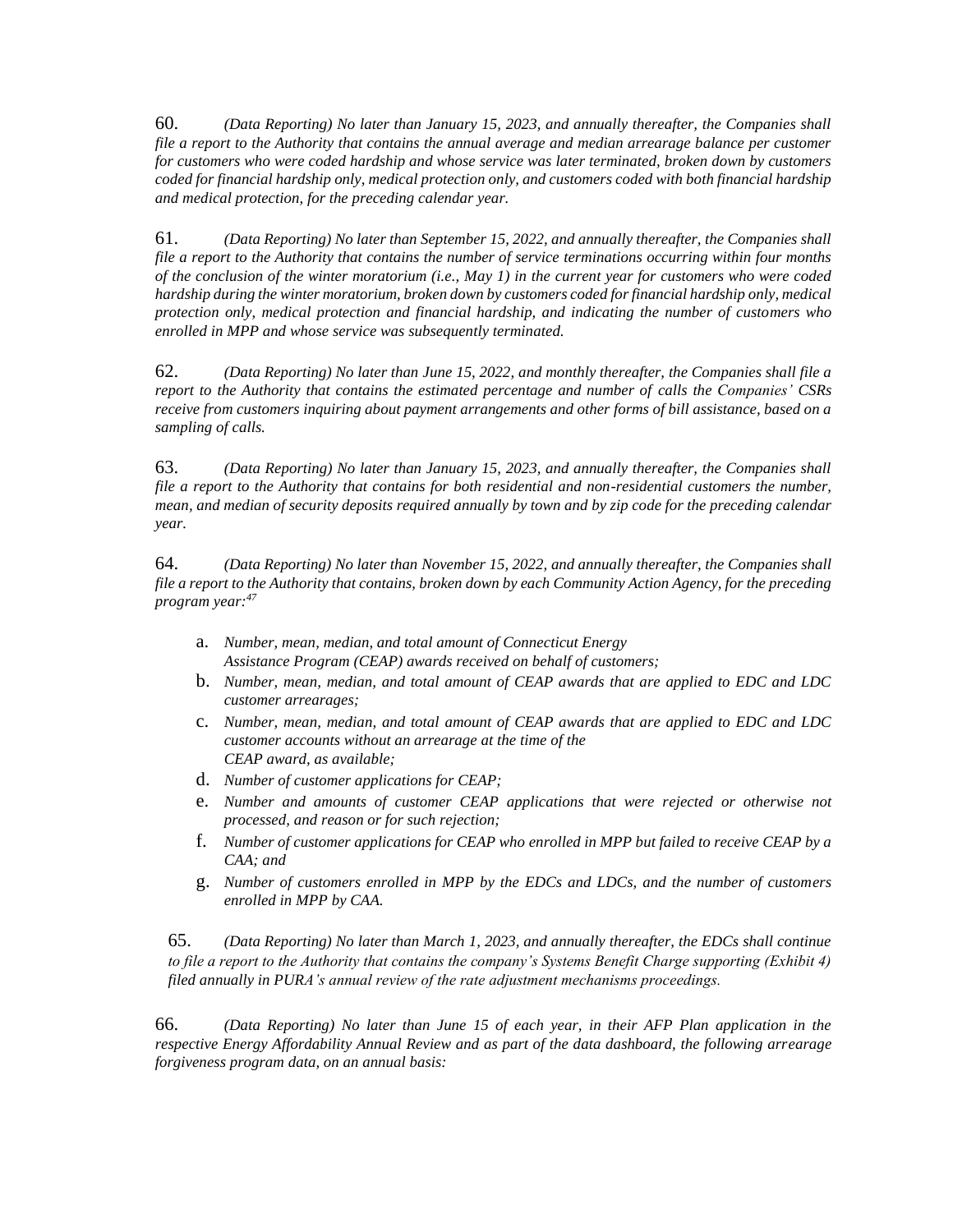- a. *The number of customers designated financial hardship only, medical protection only, and financial hardship and medical protection who participated in MPP (and whether the customer was enrolled in a Below Budget Payment (BBP) arrangement), New Start, and/or the Bill Forgiveness Program, provided separately, and broken down by town and by zip code, as well as provided in aggregate;*
- b. *The participation and program success rates for MPP (separated by customers enrolled on a BBP or not), New Start, and Bill Forgiveness Program, broken down by town and zip code, as well as provided in aggregate;*
- c. *Success rates of customers enrolled on BBPs through MPP;*
- d. *Success rates of MPP participants who are not enrolled on BBPs, including the mean and median monthly payment amounts;*
- e. *The total number of customers who were approved for the minimum BBP arrangement through MPP using a Below Budget Worksheet, including what the approved BBP amount was, and the number of each that have completed each phase of MPP (i.e., the number of customers completing the phase, not only the number of customers reducing their balance or reducing their balance to \$0);*
- f. *The total number of customers participating enrolled in MPP but not on a BBP, and the number that have completed each phase of MPP (i.e., the number of customers completing the phase, not only the number of customers reducing their balance or reducing their balance to \$0); and*
- g. *The total number of customers automatically enrolled on a BBP, and the number that have completed each phase of MPP (i.e., the number of customers completing the phase, not only the number of customers reducing their balance or reducing their balance to \$0).*

*<sup>47</sup> In accordance with Order No. 10, of the Authority's Interim Decision dated October 13, 2021, in this proceeding, the Companies may include appropriate reporting requirements from the Community Action Agencies as part of their proposed Memorandum of Understanding*

- ii. Graphs The Data Dashboard shall be able to graph
	- 1. Individual EDC or LDC Performance
	- 2. Individual Program Performance
	- 3. Combined Electric Company Program Performance
	- 4. Combined Natural Gas Company Program Performance

# **1.3.1 Project Background & Overview of The Companies Service Requirements**

### **PRIMARY EXPECTATIONS OF SOLUTION AND BIDDER**

## **SOLUTION**:

- 1 Will easily integrate data from Company-provided excel files via secure file exchange process;
- 2 Ensure data flows to PURA Data Dashboard will be web-based
- 3 Companies will be able to allow access to PURA Data Dashboard to outside parties, e.g. legislators, PURA, OCC, DEEP, LIHEAB, low income advocates, and the general public
- 4 Will provide a user-friendly interface of data in numeric and graphic formats for all constituencies (regulatory, consumers, and program administrators) with ability to import, export and print.
- 5 Must be branded to the Companies' approval.